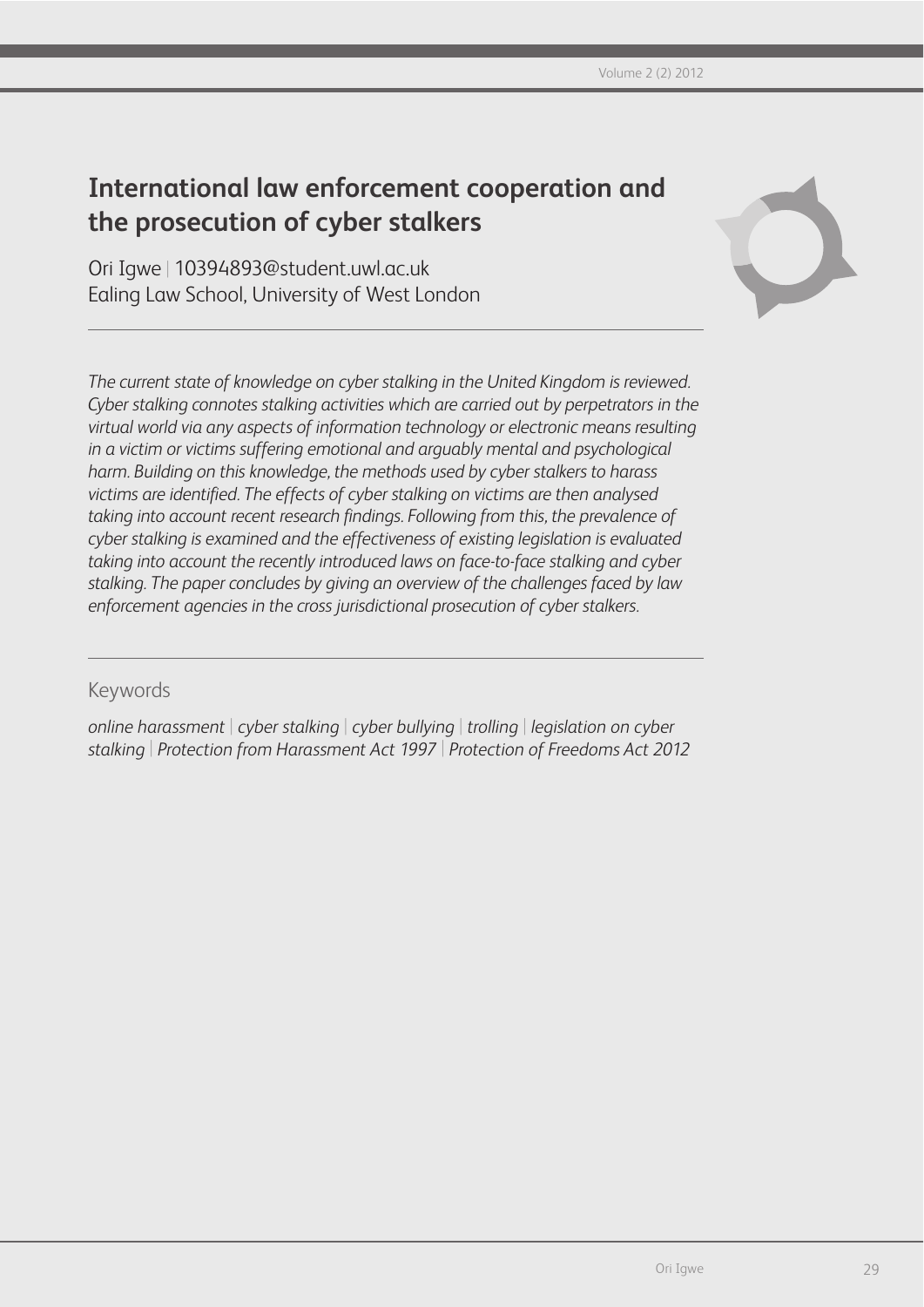### Introduction

The worldwide advancement of digital technology has led to recent public concerns regarding various forms of online harassment such as cyber stalking, cyber bullying and trolling which unsuspecting online subscribers are subjected to. To this effect, Ellison and Akdeniz (1998) note that recent years have seen a series of 'moral panics' regarding information that is accessible on the internet and its use for criminal activity. This paper will focus specifically on cyber stalking as an aspect of online harassment.

The UK has not escaped the wave of public concern regarding online harassment in general and cyber stalking in particular. Grimley (2012) highlights the public concerns that have been championed by members of parliament, stalking charities, victims of cyber stalking and probation officials who have all questioned the effectiveness of the existing legislation as tools for protecting victims.

These public concerns reached a climax in February 2012 when the Hon. Elfyn Lwyd who chaired an independent parliamentary inquiry into the stalking law reform published the findings of the inquiry. One of the many findings of the inquiry reiterated the public concern that a specific offence of stalking and cyber stalking should be introduced into the legislation of England and Wales.

This article examines the current state of knowledge on cyber stalking in the United Kingdom. It begins with an overview of the definition of cyber stalking. Building on this knowledge, the methods used by cyber stalkers to harass victims are identified. The effects of cyber stalking on victims are then analysed taking into account recent research findings. Following from this, the prevalence of cyber stalking is examined and the effectiveness of existing legislation is evaluated taking into account the recently introduced laws on face to face stalking and cyber stalking. The paper concludes by giving an overview of the challenges faced by law enforcement agencies in the cross jurisdictional prosecution of cyber stalkers.

### The internet: a 21st century tool for cyber stalking

According to Ross (2010, p.74), one of the many benefits of the internet is that it has undoubtedly improved people's ability and speed to communicate with one another. Bayer (2007, p.1) acknowledges that the internet allows users to store and publish content. These technological advancements have inevitably enhanced worldwide communications by enabling individuals to publish messages through weblogs, emails, websites, social networking sites such as Facebook, Myspace and YouTube. It can be argued that the communication advancements have encouraged global developments in the commercial, health, educational and communication sectors among others.

Despite the above societal benefits, the internet has opened windows for previously unknown criminal activities that not only challenge but also transcend physical boundaries, borders and indicates the existence of limitations to detect, punish and diminish what appears to be a growing social problem of global proportions. To this effect, Pittaro (2008, p.180-197) argues that the internet has become a fertile ground for an entirely new and unique type of offender known as the cyber stalker. Although Ross (2010, p.74) suggests that the internet has facilitated the harassment of individuals and organizations, it should be borne in mind that the internet is only one of the various communication technological means that cyber stalkers use to harass victims.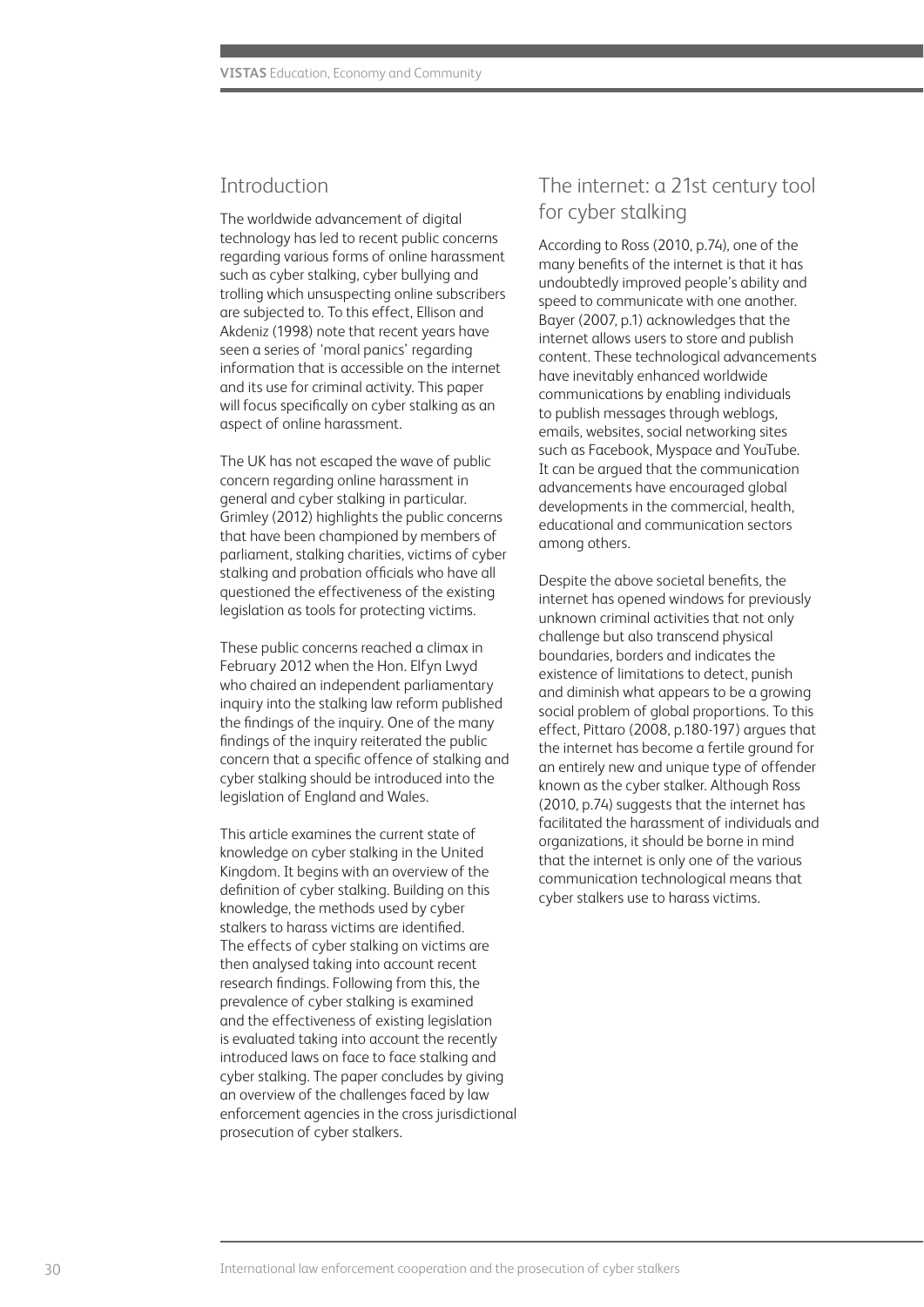### Definition of cyber stalking

There is presently, no universally accepted definition for cyber stalking. Nevertheless, two have been chosen from the various available definitions which cover the essence of the offence.

The first definition was postulated by Bocij and Macfarlane (2002).They defined cyber stalking as *'a group of behaviours in which an individual, group of individuals or organization uses information technology to harass one or more individuals. Harassment is defined as a course of action that a reasonable person in possession of the same information, would think causes another reasonable person to suffer emotional distress'*. This definition is unique from the rest as it acknowledges the fact that cyber stalking can be committed via any aspect of information technology as opposed to particular aspects of information technology.

In July 2011 academics at the UK National Centre for Cyber Stalking Research postulated the second definition chosen. They defined cyber stalking as *'a course of action that involves more than one incident perpetrated through or utilising electronic means that causes distress, fear or alarm'* .

The deduction to be made from the above definitions is that cyber stalking connotes stalking activities which are carried out by perpetrators in the virtual world via any aspects of information technology or electronic means thereby resulting in a victim or victims suffering emotional, and arguably mental and psychological harm.

# An overview of the methods used by cyber stalkers to harass victims

Ellison and Akdeniz (1998) suggest that that cyber stalking may entail the following: the sending of unwanted emails which are threatening, abusive, or obscene, electronic sabotage by sending a victim hundreds of thousands of junk mail messages, the sending of computer viruses, the subscription of victims to unwanted mailing lists without their permission resulting in them receiving hundreds and thousands of unwanted emails and the impersonation of victims online.

Pettinari (2002) notes that the three main areas online where cyber stalkers are able to target victims are live chats where users can talk 'live' or type messages to one another in real time, Usenet newsgroups where people exchange messages in a group, and emails which are an outgrowth and a continuation of initial contact in chat servers or the Usenet newsgroups. Following from this, Ovidio and Doyle (2003) conducted a study of New York Police Department's method of investigating cyber stalking cases and found that the most commonly used methods were email at 79%, and instant messaging at 13%.Having established the means which cyber stalkers use to harass victims, the question that now needs to be addressed is what effects if any does cyber stalking have on victims.

### Effects of cyber stalking on victims

Cohen (2011) suggests that very often victims of online harassment, online intimidation and online defamation feel hopeless and powerless to act: simply scared and paralysed, with a growing number of victims considering suicide as they feel they have no one to turn to for help.

In the United Kingdom, the first study of its kind to look at the extent and effect of cyber stalking (taking in social networking sites, email and mobile phones) was conducted in April 2011 by the National Centre for Cyber Stalking Research. The study was conducted over a twelve months period revealed that most victims suffered from Post Traumatic Stress Disorder, lived in fear of physical violence to themselves or to their families and children and were afraid of damage to their reputation. According to the research, the fears created by cyber harassment behaviours are varied and extreme for the individuals affected. The report further indicated that *'cyber stalking damages multiple aspects of victims lives from study, to professional activity, to their relationships with others. Survey respondents reported changing jobs, isolating themselves by giving up social activities and having important relationship break up. It was further revealed that male victims are more likely to fear damage to reputation, whereas female victims are more likely to focus on fear of physical harm'* .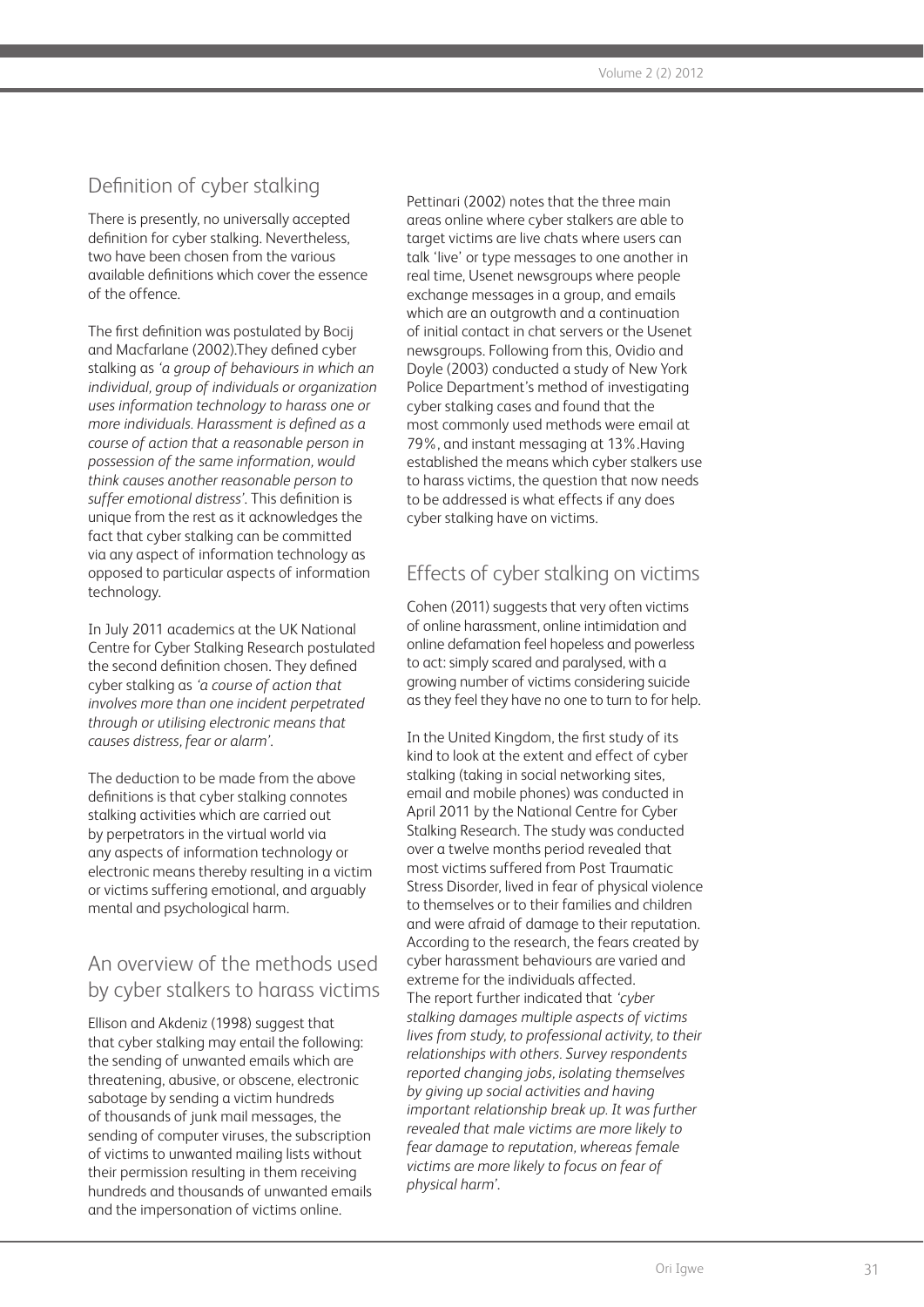Figure 1 below represents the percentage of respondents reporting fear or distress according to the survey:

#### **Figure 1**

|        | Fear  | <b>Distress</b> |
|--------|-------|-----------------|
| All    | 80.9% | 94.1%           |
| Male   | 76.8% | 90.5%           |
| Female | 82.7% | 95.6%           |

*(Source: Analysis of the echo pilot survey by the UK National Centre for Cyber Stalking Research, 2011)*

Figure 2 below represents the respondents main fears:

#### **Figure 2**

| <b>Main Fear</b>                      | <b>Total</b> |
|---------------------------------------|--------------|
| Physical injury to self               | 24%          |
| Injury to feelings                    | 13%          |
| Damage to reputation                  | 34%          |
| Financial loss                        | 2%           |
| Physical injury to significant others | 6%           |
| Others                                | 21%          |

*(Source: Analysis of the echo pilot survey by the UK National Centre for Cyber Stalking Research, 2011)*

The deduction to be made from the above data is that victims of cyber stalking experience fear and distress as result of their ordeal at the hands of cyber stalkers. The limitation of the data is that it is not a national representation.

Kelly (2011) reports that a victim who was cyber stalked for approximately 3 years by her boyfriend became so ill that she was prescribed antidepressants, developed symptoms of obsessive compulsive disorder, stopped eating at times and had to retake her university exams because the abuse affected her so badly. Mr Shane Webber sent explicit photos of Ruth Jeffrey to her family and friends and adult websites and secretly posted twelve graphic photos of her to four social networking sites. Dolan (2011) reports that the same victim also became suicidal and subsequently aborted their unborn baby as a result of stress.

Shanahan (2012) noted that the victims of a cyber stalker were left scarred by their ordeal after he made 17,000 random calls to targeted female strangers. The married Mr Poulter made a staggering 16,690 obscene telephone calls to the victims between January 2010 and February 2011, 13, 346 of which were dialled between 11pm and 6am.

Cupach and Spitzberg (2004) have identified five levels of stalking effects which are arguably experienced by the victims of cyber stalking. According to them, the first level is attributable to the impact on victims which leads to victims experiencing fear, anxiety, shame, loss, suicidal ideation, depression, sleep disturbance and impaired psychological well being. The second level is attributable to the impact on the social health of victims which results in decreased trust, increased alienation, isolation and restricted social activities. The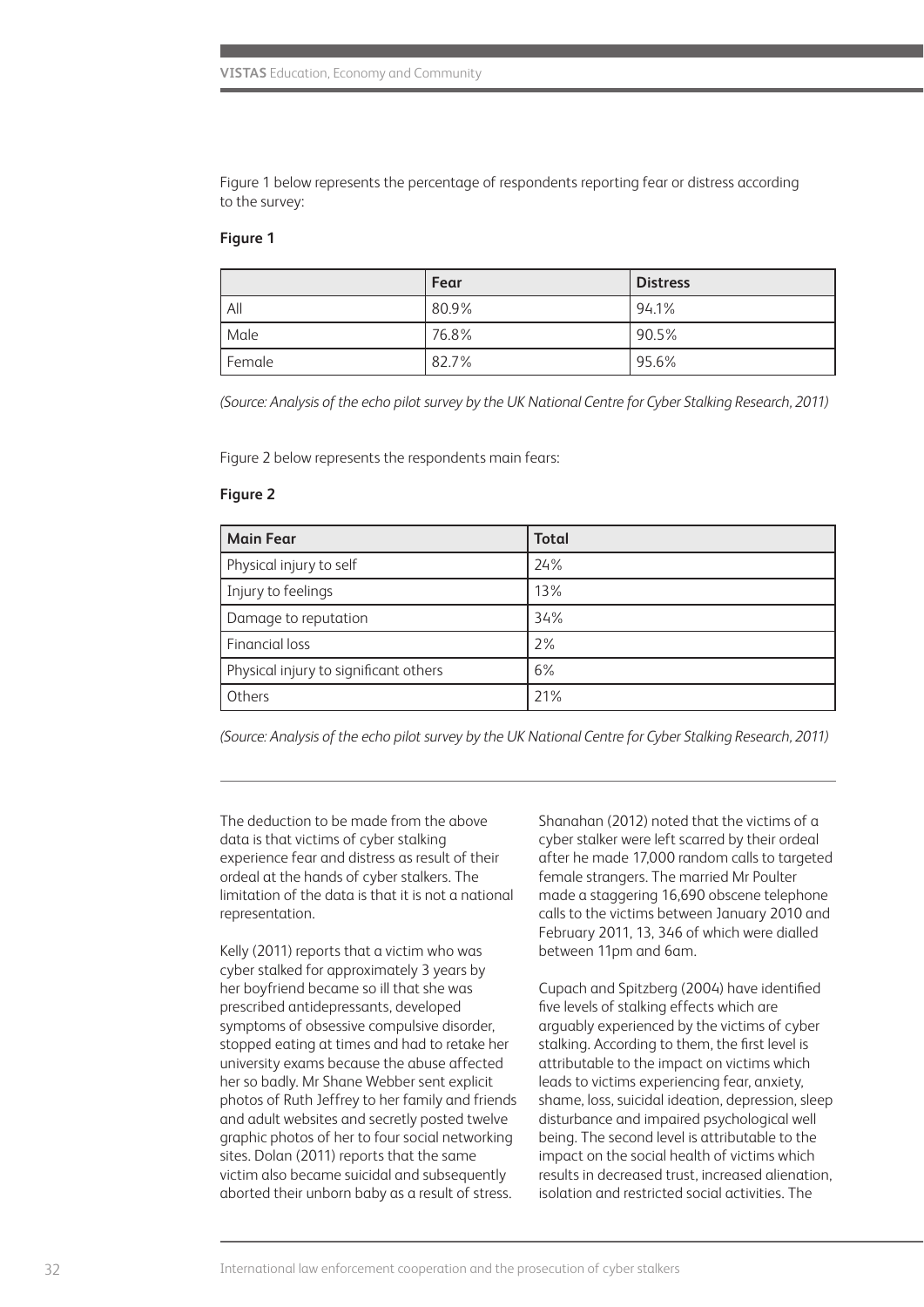third level of the effect of stalking on victims is attributable to the health of the victim which leads to victims taking additional security measures and often involves absenteeism from work. The fourth and fifth effects of stalking on victims according to the academics are damage to the cognitive and physical health of victims which leads to maladaptive beliefs, attribution of self blame and personality adaptation among others.

Despite the above adverse effects on the general health of victims, Hellen and Summers (2012) recently observed that not everyone fully appreciates the seriousness of cyber stalking or understands the impact that the conduct has on victims. They recently reported that celebrities such as Ricky Gervais, Simon Pegg and Noel Fielding incited their fans to unleash trolling attacks on members of the public who dared to criticize them on the Twitter social networking site. Trolling which is synonymous to cyber stalking entails the abuse of targeted victims by online communities. The report went on to suggest that some of the victims of the trolls were so badly affected by the abuse that their health was impaired after having details of their private lives exposed to public ridicule. Others it would appear were forced to shut down their accounts because of the online abuse. It is arguable that the recent decisions of the comedians Ricky Gervais and Noel Fielding to incite fans to unleash 'trolling attacks' on members of the public demonstrates that to date, some individuals are still ignorant of the devastating effect that online harassment and cyber stalking in particular have on victims.

Although the report went on to confirm that the comedian Noel Fielding shut down his account in September 2012 after expressing his regret that someone who had criticized him claimed that her health had been affected by the revenge attacks on her by his fans, the question that now needs to be asked is how prevalent is the conduct in the United Kingdom.

### Prevalence of cyber stalking in the UK

Roberts (2008, p.272 ) notes that most research into stalking has been done on clinical samples of victims or forensic samples of offenders and suggests that even prevalent estimates from community studies may be impacted by the

definitions of stalking and thresholds used. Although McVeigh (2011) points out that the UK British Crime Survey of 2006 estimated that up to 5 million people experience stalking each year, it should be borne in mind that there is no official statistics on the numbers who are cyber stalked. According to the survey, up to one in five people will experience stalking in the UK in their lifetime.

On 30th March 2011, the BBC reported that the latest crime survey for England, Wales and Scotland, found that some 1.4 million people were stalked or harassed in 2009-10. Following from this, data released by the National Probation Service show that there were 53,000 stalking allegations recorded in 2009 which led to 6, 581 convictions. The data revealed that 18.5% of the 6,581 convictions led to a jail term. Mr Harry Fletcher the assistant general secretary of the National Association for Chief Probation Officers has since suggested that the actual number of incidents was probably 10 times the number reported to police, but many people were not coming forward.

Fenwick (2011) observes that prosecutions under the Malicious Communications Act soared to an all time high and increased almost 300% in five years to 899 in the year 2011. Fenwick (2011) also states that separate figures from the Crown Prosecution Service showed that in 2011, 33% of the stalking incidents were by e-mail, 32% by text message and another 8.4% through social networking sites. It is argued that this data provides an insight into the technological means used by cyber stalkers to harass victims.

On 20th June 2010 and 27th September 2012 respectively a spokeswoman for, the National Stalking Helpline provided the following breakdown of the number of people who had contacted the organization for assistance since the organization was set up to date. According to the spokeswoman, the stalking helpline dealt with 1,590 requests from victims in the first year that the helpline was launched between 26th April 2010 to 20th June 2011. The spokeswoman further confirmed that a total of 4,687 victims had contacted the helpline between 26th April 2010 to 26th September 2012.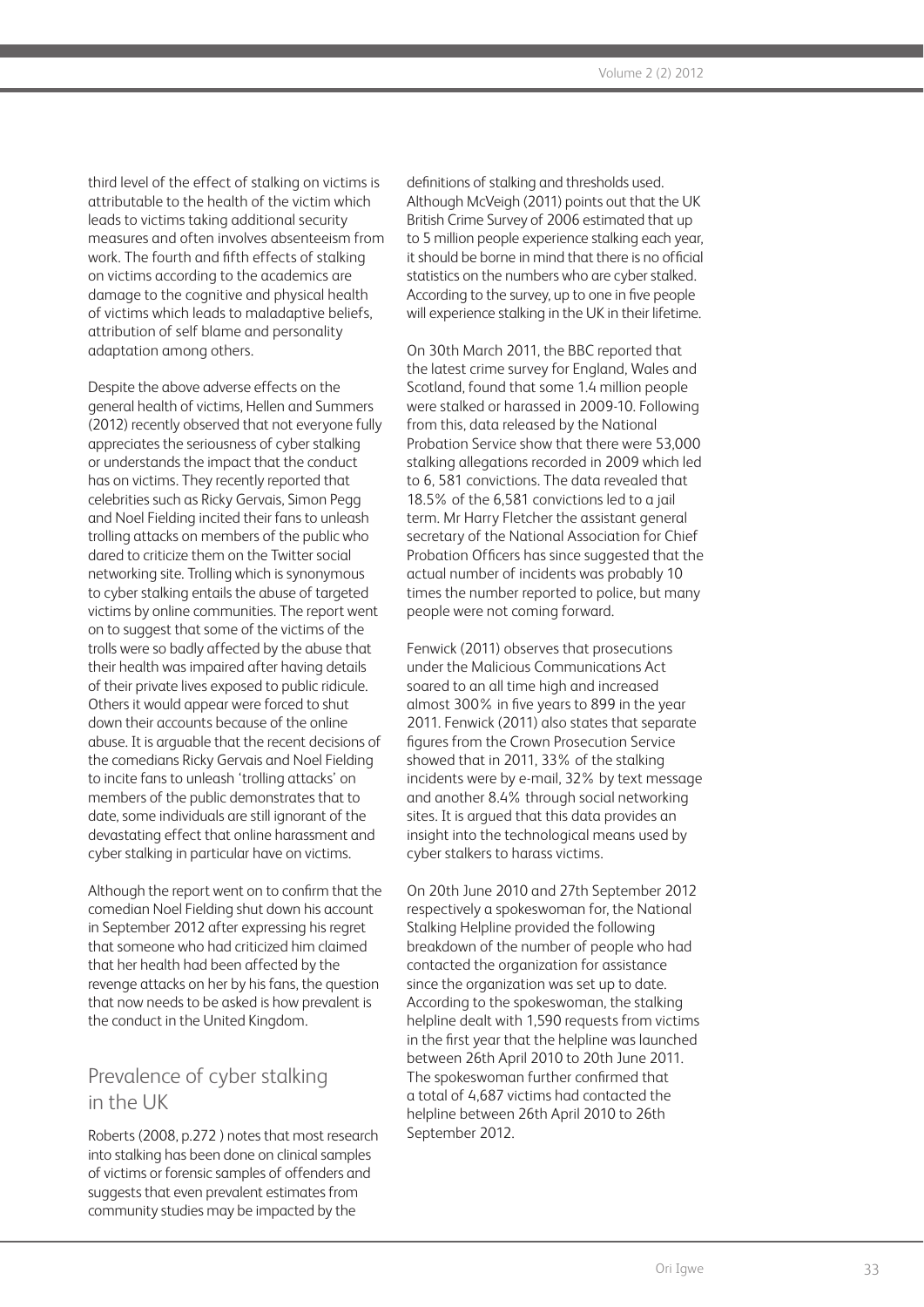The following breakdowns were provided:

#### **Victim Gender breakdown for the period between 26th April 2010 to 20th June 2011**

| Gender               | <b>Number</b> | Percentage |
|----------------------|---------------|------------|
| Female               | 1.271         | 79.9%      |
| Male                 | 302           | 19%        |
| More than one victim |               | 0.1%       |
| <b>Unknown</b>       | 16            | $1\%$      |

*Source: (Email correspondence from Ms Kristina, spokeswoman for National Stalking Helpline)*

#### **Victim Gender for the period between 26th April 2010 to 26th September 2012**

| Gender               | Percentage |
|----------------------|------------|
| Female               | 77.8%      |
| Male                 | 19.8%      |
| More than one victim | $1\%$      |
| <b>Unknown</b>       | 1.4%       |

*Source: (Email correspondence from Ms Kristina, spokeswoman for National Stalking Helpline)*

The breakdowns suggest that women are more likely to be victims of stalking. It should be noted that one of the unique aspects of cyber stalking is that it can result from or occur in conjunction with face-to-face stalking and vice versa. The breakdowns are limited in scope because they provide a statistical aggregate on stalking in general as opposed to a specific statistical aggregate on the aspect of the data that relates to cyber stalking. This is arguably due to the fact that up until late 2012, cyber stalking was not regarded as a specific criminal offence in the UK.

The deduction to be made from the above data is that face to face stalking and arguably cyber stalking are widely prevalent in the UK. Given that McVeigh (2011) acknowledges that cyber stalking is now more common than face to face stalking, the question that now needs to be addressed is how effective has the existing legislation in the United Kingdom up to 2012 been?

### Protection from Harassment Act 1997

Depending on the school of thought that one identifies with it is arguable that victims of cyber stalking have been afforded some legal protection under sections 1,2, 3, 4 and 5 of the PHA 1997. Section 7 (2) of the Protection from Harassment Act defines harassment as including *'alarming a person or causing a person distress'* and as such victims of cyber stalking can rely on the PHA 1997 for both criminal and civil remedies.

**Section 1: Provides a three stage process to establish harassment:** Section 1 of the Protection from Harassment Act 1997 contains the prohibition of harassment, which forms the basis of the criminal offence of harassment and the statutory tort of harassment. It provides a distinct three stage process to establish harassment: (i) there must be a course of conduct by the defendant; (ii) this must cause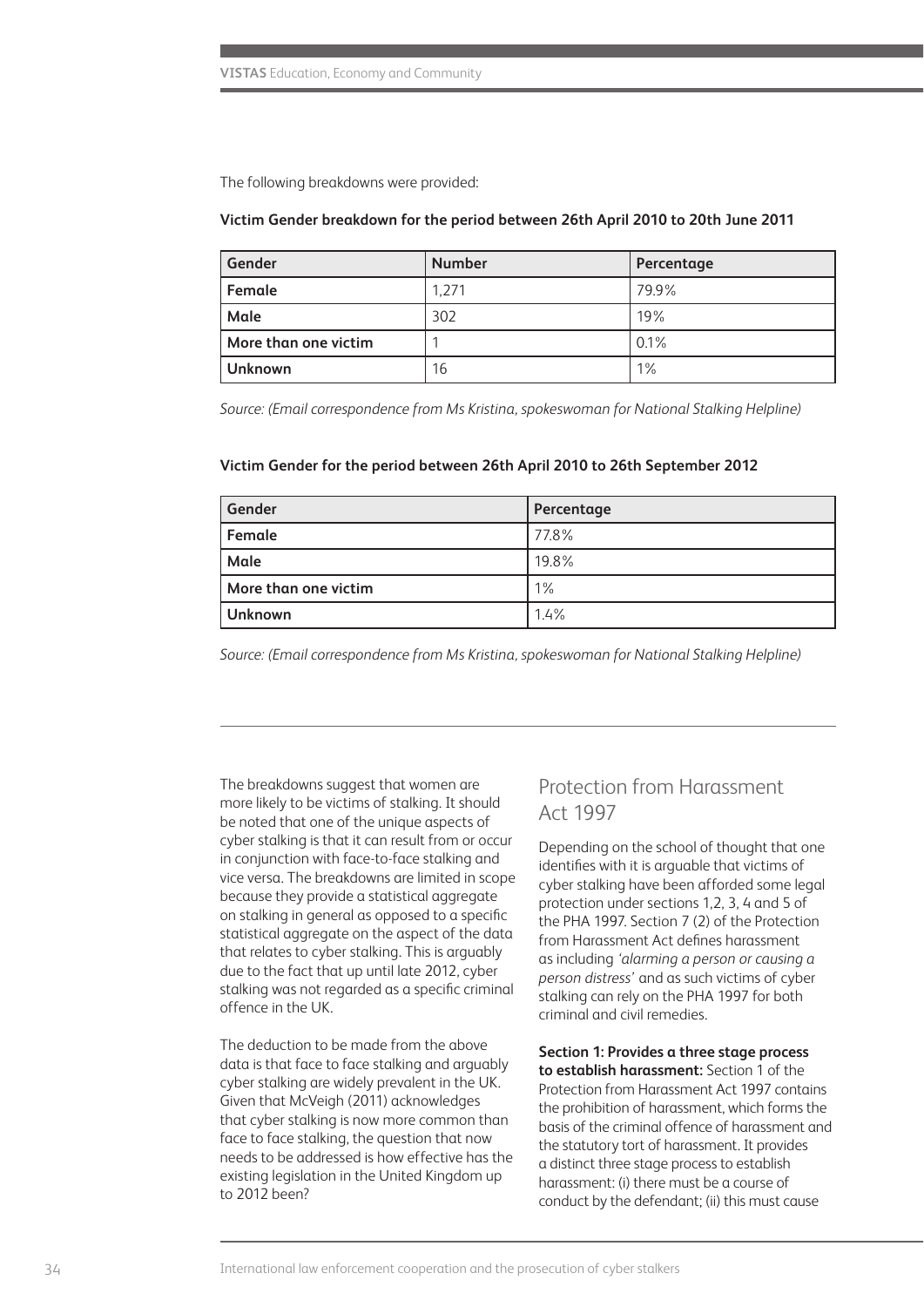a victim to suffer harassment; and (3) the defendant must know or should have known that it will do so. A cyber stalker who is convicted under Section 1 of the Protection from Harassment Act 1997 could be imprisoned for up to 6 months and liable to a fine

### **Section 2: Creates the offence of**

**harassment:** Section 2 of the PHA created the offence of harassment which potentially afforded cyber stalking victims access to legal redress. The section creates a crime of harassment and this covers much the same ground as the civil tort. The PHA offers victims extensive legal protection by making harassment unlawful regardless of the means by which it was caused and by focusing on the harm that results rather than the way in which it was inflicted.

Addison (2001) notes that section 2 makes it too easy to get a conviction and suggests that the criteria for the summary offence under the section are far too vague. It is therefore arguable that prosecutors will be more willing to rely on section 2 since it does not require proof that the victim was put in fear of violence and because the summary offence does not require intent on the behalf of the stalker it is easier to establish.

**Section 3: PHA An additional tool for victims – the creation of a higher level criminal offence:** Section 3(1) of the PHA offers victims of harassment and arguably cyber stalking further legal protection by imposing criminal liability for the breach of civil injunctions as an alternative to the more usual contempt of court. In this way, the PHA removes the onus from the victim of bringing the matter to the attention of the court. Finch (2001) argues that it establishes the breach as it enables the police to act promptly and decisively on behalf of the victim and to arrest a defendant who breaches an injunction and to investigate the circumstances of the breach and collect the necessary evidence.

### **Section 4: The creation of a lower level**

**criminal offence:** Section 4 created a crime of putting people in fear of violence. This section of the PHA did not effectively protect cyber stalking victims due to the fact that it is narrow in scope and requires victims to be the direct recipient of the conduct. In *R v Henley (2000, Crim LR 582)*, Lord Steyn observed that s4

requires the victim to fear that violence 'will' be used and that often, victims of stalking will only be in fear that violence 'may' be used, which will not suffice to establish liability. Thus, causing a victim to be seriously frightened cannot be equated to causing the fear of violence required under section 4. Neither will a generalised sense of fear, or a fear for the safety of others. Such a narrow interpretation severely limited the scope of s4 for victims of cyber stalking.

It can thus be argued that the offence of causing fear of violence was both narrower in scope and harder to establish. It would be more beneficial to victims of cyber stalking if defendants pleaded guilty to the offence of harassment as an alternative to the offence of causing fear of violence.

#### **Section 5: The provision of restraining**

**orders:** Section 5(1) of the PHA provides victims with further legal protection by giving the criminal courts power to attach a restraining order to any sentence imposed upon the defendant under sections 2 or 4. The restraining order is arguably beneficial to victims as it places restrictions upon the future conduct of the defendant, and contains no limitations as to the nature of the restrictions that can be included in the restraining order other than it must be aimed at protecting victims from further harassment or fear of violence.

Pinals (2007, p.95) points out that restraining orders are not always effective on face to face stalkers and arguably cyber stalkers who have major mental disorder or those whom are prone to violence. Chapman (2012) arguably noted that this was evident in the highly publicised case of Clare Bernall who was stalked for 6 months by her embittered ex-boyfriend Michael Pech and then murdered by him whilst at work in Harvey Nichols. The murder occurred despite the fact that Ms Bernall had taken out a restraining order against Mr Pech.

Despite some of the above level of protection which could arguably be afforded to victims who were being harassed by cyber stalkers, McVeigh (2011) criticises the PHA and suggests that the law needs to be changed because the act does not specifically make cyber stalking a criminal offence, has not been updated since the explosion of social media and does not legally define cyber stalking.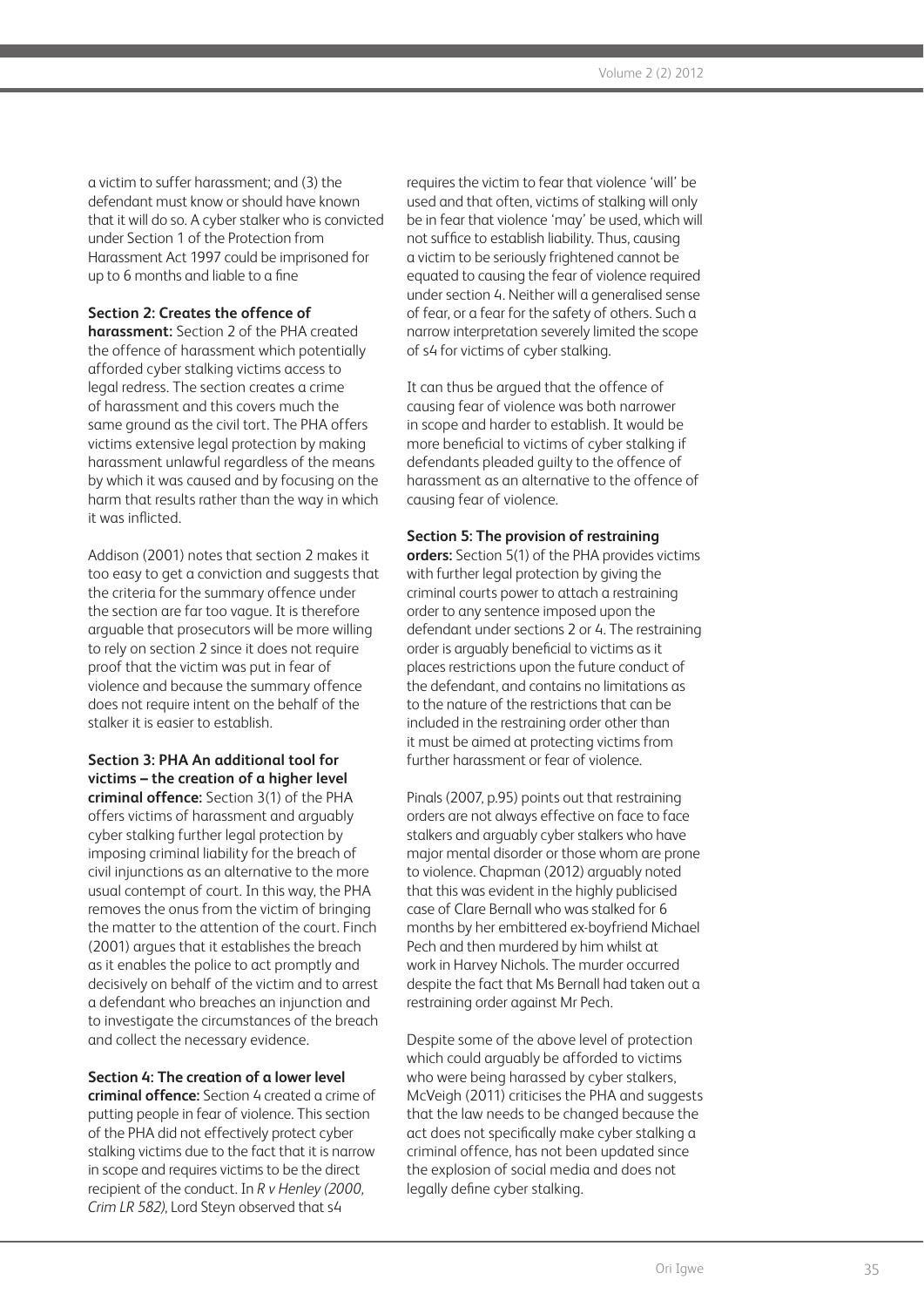### Malicious Communications Act 2003

In addition to telephone calls, victims of cyber stalking may also use the MCA to seek legal redress from cyber stalkers. S1 of the MCA provides that: *'a person who sends a letter or article which conveys a message which is indecent or grossly offensive, a threat or information which is false or known or believed to be false by the sender or any other article which is in whole or part, of an indecent or grossly offensive nature is guilty of an offence if the purpose in sending it is to cause distress or anxiety to the recipient'.*

Finch (2011) argues that this offers little protection to victims as it is a summary offence only punishable with a fine. Allen (1996, p.11), highlights that the offence requires proof of purpose which will fail to catch some stalkers. It has thus been suggested that the common law offence of criminal libel will offer a more enhanced protection to victims given that the offence is triable only on indictment and there is no restriction to the maximum penalty.

### The Telecommunications Act 1984 (TEA 1984)

Making obscene, threatening, silent or general nuisance telephone calls is a frequently utilised means resorted to by cyber stalkers. Victims may use Section 43 of the TEA which gives victims a legal tool to potentially hold cyber stalkers criminally liable for such calls. The TEA creates two offences; section 43 (a) relates to the contents of the calls and prohibits those which are offensive, indecent, obscene or of a menacing character, whilst, section 43(b) concentrates on the purpose behind the calls, prohibiting repeated calls, and those containing false information that are made for the purpose of causing annoyance, inconvenience, and anxiety.

### Computer Misuse Act 1990

Victims of cyber stalking may rely on the sections 1 to 3 of the CMA which created three criminal offences relating to unauthorised access to computer material, unauthorised access with intent to commit or facilitate the commission of further offences and the unauthorised modification of a computer. Cyber stalkers convicted for unauthorized access to a computer may be sentenced to a maximum of six months imprisonment or a maximum fine or both. Unauthorized modification of a computer material is punishable with imprisonment for a term not exceeding five years or a fine or both.

The act can therefore be used a weapon by victims of cyber stalking where the cyber stalker has hacked into their computers, used a victim's username and password without proper authority, accessed confidential information about the victim held on the computer or impersonated the victim by using e-mail or social network sites. The legislation provides protection of confidential documents and information held on computer and makes illegal certain activities such as hacking into other people's systems, misusing software, or helping a person to gain access to protected files of someone else's computer.

## Computers Act 2003

Victims of cyber stalking may rely on section 127(1) of the CA which makes it a criminal offence to transmit messages through a public electronic communications network which are grossly offensive, indecent, obscene or menacing. This applies to emails and text messages. Additionally, under section 127(2) of the Act, a person is guilty of an offence if, for the purpose of causing annoyance, inconvenience or needless anxiety to another, he sends by means of a public electronic communications network, a message that he knows to be false. So, under this section, a cyber stalker will be guilty of an offence if he or she sends just one false message, knowing that it is false, for one of the purposes mentioned, such as causing annoyance. An offence is also committed if a person makes persistent use of a public electronic communications network for the purpose of causing annoyance, inconvenience or needless anxiety to another.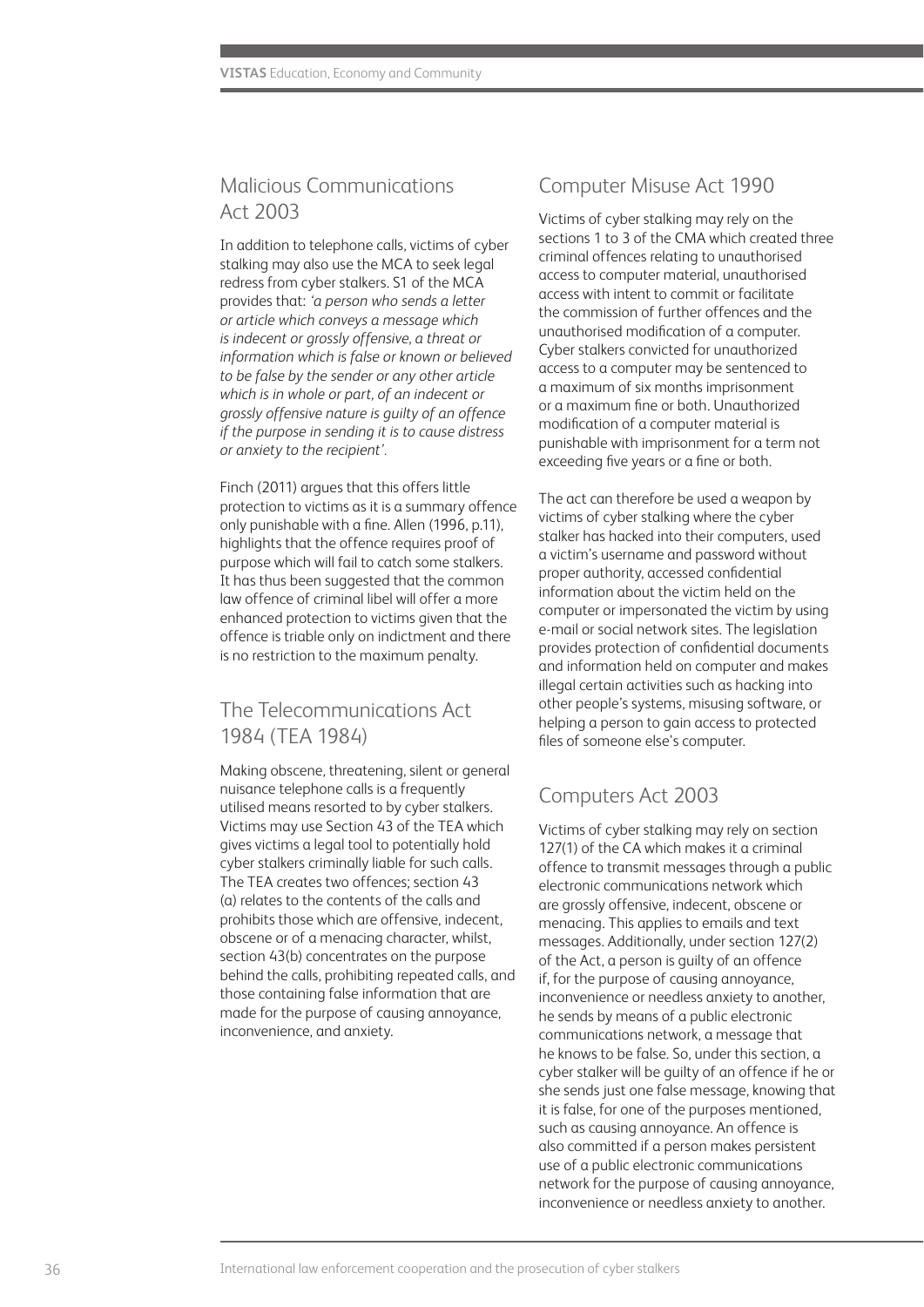It includes somebody who persistently makes silent telephone calls.

A cyber stalker guilty of an offence under section 127 of the CA 2003 shall be liable on summary conviction to imprisonment for a term not exceeding 6 months or to a fine or both.

### An overview of the recently introduced stalking law: the Protection of Freedoms Act 2012

Due to the above mentioned criticism of the Protection from Harassment Act 1997, and following the findings of the independent parliamentary inquiry into the stalking law reform, on 8 March 2012 the Prime Minister David Cameron announced that stalking was to be made a specific criminal offence. Subsequently, the Protection of Freedoms Act 2012 was unveiled as the new legislation. Section 111 of the Protection of Freedoms Act 2012 which came into force on 1 May 2012, amends the Protection from Harassment Act 1997 by the insertion of two new offences relating to stalking.

**Creation of the offence of stalking:** Section 111(1) 2A of the Protection of Freedoms Act 2012 creates the specific offence of stalking and also covers cyber stalking acts such as contacting or attempting to contact a person by any means, publishing any statement or material purporting to relate or originate from a person, monitoring the use by a person of the internet, email or any other form of electronic communication and so on. The section will be inserted after section 2 of the Protection from Harassment Act 1997 for the new stalking laws to take effect. Accordingly, the newly created section 2A of the Protection from Harassment Act 1997 will henceforth cover the above identified activities carried out by cyber stalkers. A cyber stalker found guilty under this section will be liable to a maximum sentence of six months imprisonment.

#### **Creation of the offence of stalking**

**involving fear of violence:** Section 111 (1) 4A of the Protection of Freedoms Act 2012 also creates the specific offence of stalking involving fear of violence or serious alarm or distress. The section will be inserted after section 4 of the Protection from Harassment Act 1997. Accordingly, the newly created section 4A of the Protection from Harassment Act 1997 will relate to the offence of stalking, involving fear of violence or serious alarm or distress. A cyber stalker found guilty under this section will be liable on conviction on indictment to imprisonment not exceeding five years or a fine or both. A cyber stalker convicted on summary conviction will be liable to a term not exceeding twelve months or a fine or both.

Despite the fact that as from 25 November 2012, perpetrators will be guilty of cyber stalking activities under section 2A and 4A of the PHA, Huffingtonpost (2012) suggests that critics have argued that the new legislation will make little difference to victims as the new offence of stalking can only be tried by magistrates who can only sentence victims for a maximum sentence of 6 months. Huffingtonpost (2012) notes that critics have suggested that the second offence of stalking involving fear of violence or serious harm would be difficult to prove as the prosecution will need to show that the victim suffered 'fear of violence'

On 8th March 2012, a source on the ITV news website (itv.com, 2012) noted that the shadow home secretary Yvette Cooper has postulated that the new laws do not go far enough. She states *"We have been campaigning on a new law for stalking for sometime so it is welcome that the government has accepted that change is needed. However, I am worried that their plans do not go far enough, and are not strong enough. Their proposals risk being half hearted and over complicated, so victims will not get the protection that they need."*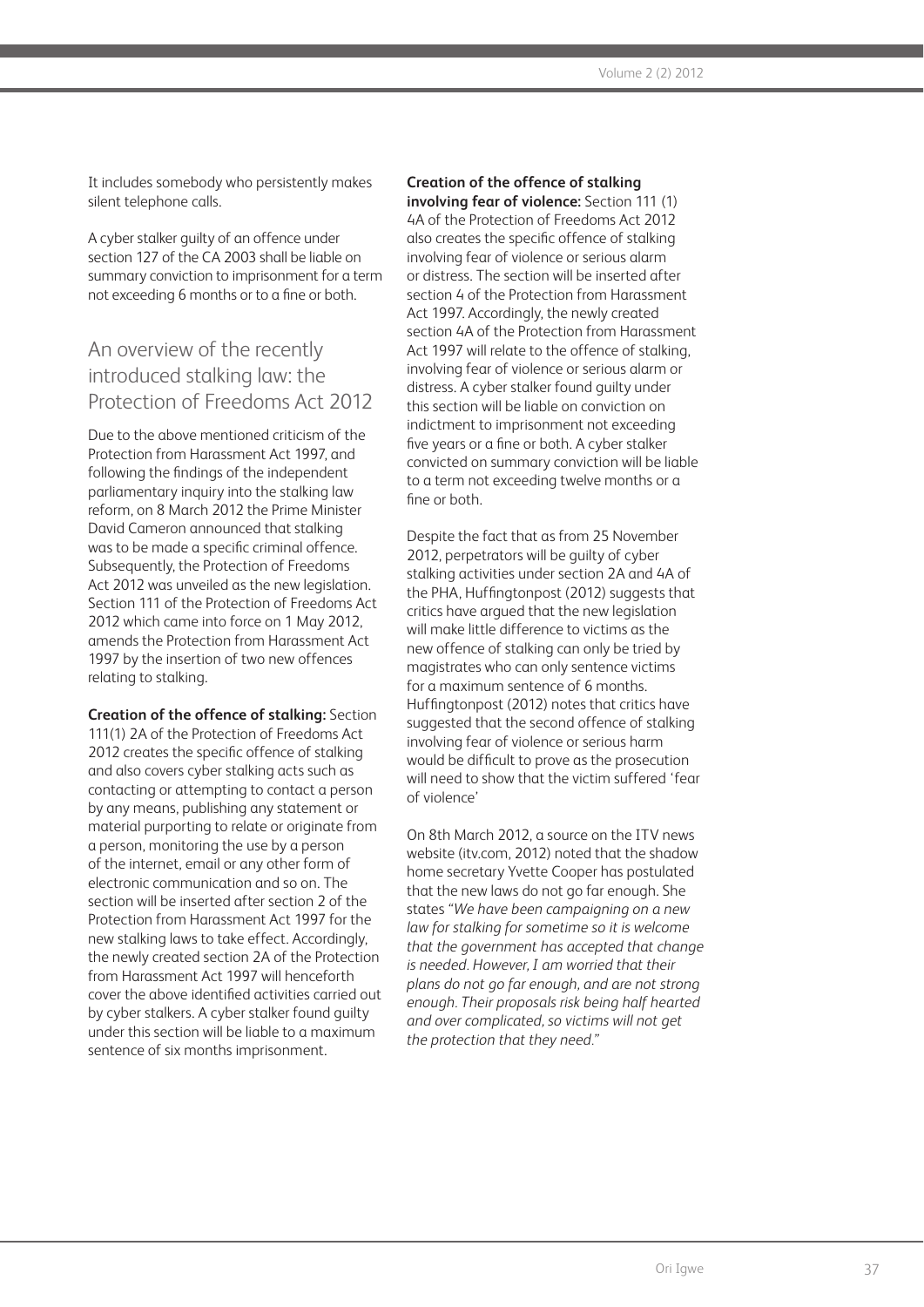Huffingtonpost (2012) further describes Laura Richards's reaction to the new laws. According to the online source, Ms Richardson from the charity Protection Against Stalking comments *"We welcome the creation of a new offence of stalking, however stalking being named is the only thing new. It has been tacked onto the current Protection from Harassment Act 1997 and is a rehash of what we know does not work".* Huffingtonpost (2012) also confirms that officials of the probation office and victim charities have also recently voiced their concerns about the inadequacy of the new legislation to protect victims of cyber stalking.

Based on the above criticisms, it is therefore arguable that the new stalking legislation has been viewed by some as an inadequate piece of legislation to protect victims of face to face stalking and cyber stalking despite the fact that the legislation recognizes stalking as a separate criminal offence and has made some changes to the Protection from Harassment Act 1997.

### Cross jurisdictional criminal investigation

The above concerns have been compounded by the fact that, cyber stalking as a 21st century international crime is unique in that the offence is not limited by national and jurisdictional boundaries. The unique aspect of the crime manifests itself when the offence occurs despite the fact that the perpetrator and the victim are separated by physical or geographical borders. This uniqueness thus poses a problem for international law enforcement agencies involved in the cross jurisdictional prosecution of cyber stalkers. Given that cyber stalking is a crime that transcends national and international boundaries and that the victims and the perpetrators may be geographically separated by the physical borders when the offence occurs, Roberts (2008, p.271)) has noted that this aspect of the conduct is problematic for investigating the conduct and determining where the actual offence has taken place and which charges may be filed.

UK MEP Liz Lynne called for the European Parliament to implement tougher punishment for cyber stalkers. According to the source, Ms Lynne highlighted that the conduct has exploded across Europe with the growth of the internet and the social networking sites. In doing so Ms Lynne emphasised that it was not just celebrities who were victims but also ordinary members of the public and therefore called for tougher legislation on the matter to ensure European wide standards on tackling the issue (Lynne, 2012).

Roberts (2008, p.280) identifies some of the difficulties faced by the police in the cross jurisdictional investigation of cyber stalkers as: the anonymity of cyber stalkers which makes it difficult to identify perpetrators, the unwillingness of the internet service providers to release data on the perpetrators and the absence of relevant legislation in some foreign jurisdictions. According to Roberts (2008, p.281), further difficulties faced by the police in the cross jurisdictional investigation of cyber stalkers include jurisdictional differences in the statutory definition of cyber stalking, the denying or ignoring by foreign countries of extradition requests and finally, a lack of clarity on what constitutes jurisdiction in cyber space. Pettinari (2002, p2) identifies the anonymity of cyber stalkers, jurisdictional limitations and the lack of adequate statutory authority as some of the challenges that hamper the crossjurisdictional investigation of cyber stalkers.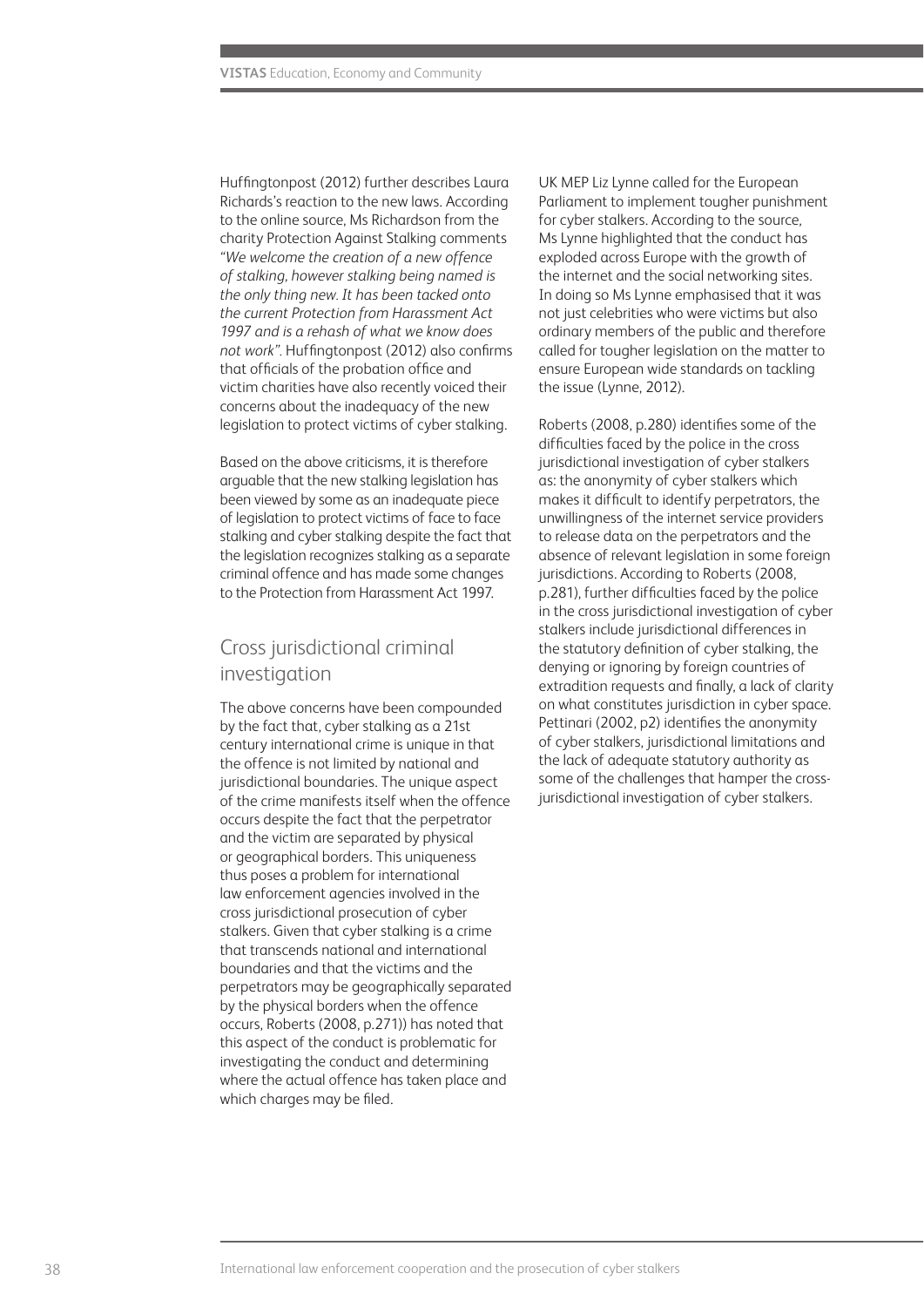### Conclusions

This paper has highlighted cyber stalking as one of the many cyber crimes which victims are subjected in this twenty first century digital age. It has defined cyber stalking, identified the effects of cyber stalking, established the prevalence of cyber stalking in the United Kingdom and then analysed the effectiveness of the existing and recently introduced legislation as tools for protecting victims. It concludes by identifying some of the difficulties faced by police in the cross jurisdictional investigation of cyber stalkers.

Davis (2012) notes that in February 2011, Clifford Mills was jailed in the United Kingdom for life for stabbing his former girlfriend to death after stalking her for a year on face book. This case illustrates one of the fatal consequences of cyber stalking and as such it is arguable that the earlier identified public panic in the United Kingdom is justified. Cases such as this beg the question as to whether the internet as a 21st century communication technology is a blessing or a curse to the victims who fall prey to cyber stalking in particular and online harassment in general.

Ellison and Akdeniz (1998) argued many years ago that the beneficial use of the internet far outweighs its abuses. They suggest that the abuse and the few problems created by a small proportion of the internet community should be dealt with through self regulatory solutions at both private and public levels together with the improvement of good practices for internet usage.

### References

Addison, A. (2001) Dangers of the Protection from Harassment Act Information Research Online Available at: http://www.neiladdison. pwp.blueyonder.co.uk [Accessed: 4/11/12].

Allen, M. (1996) Look who's stalking: seeking a solution to the problem of stalking. Available at: http://www.justice.gc.ca [Accessed: 29/7/11].

Bayer, J. (2007) Liability of internet service providers for third party contents. *Victoria University of Wellington Law Review*, 1, p.1-15.

Bocij, P. and McFarlane, L. (2002). An exploration of predatory behaviour in cyberspace: towards a typology of cyber stalkers. Available at: http://www.firstmonday. org/issues/issue7\_11/bocij/index.html [Accessed: 30/9/12].

Chapman, J. (2012) Stalking to become a crime for the first time with offenders facing up to five years in jail. Available at: http://www.dailymail.co.uk/news/article [Accessed: 3/11/12].

Cohen, Y. (2011) Criminal justice system is failing thousands of vulnerable victims of online harassment and online intimidation. Available at: http:// internetlawexpert.co.uk/2011/category/ yahircohen-2 [Accessed: 29/10/12].

Cupach, W. and Spitzberg, B. (2004) *The dark side of a relationship from attraction to obsession and stalking.* London: Lawrence Eribaum Associates.

Davis, M. (2012) Face book stalker jailed for woman's murder. Available: http://www. dailymail.co.uk/news/article [Accessed: 3/11/12].

Dolan, A. (2011) How could he do this to me: he wrecked my life. Hell of a woman harassed online for three years by a stalker who turned out to be her own boyfriend. Available at: http://www.dailymail.co.uk/news/article [Accessed: 19/10/12].